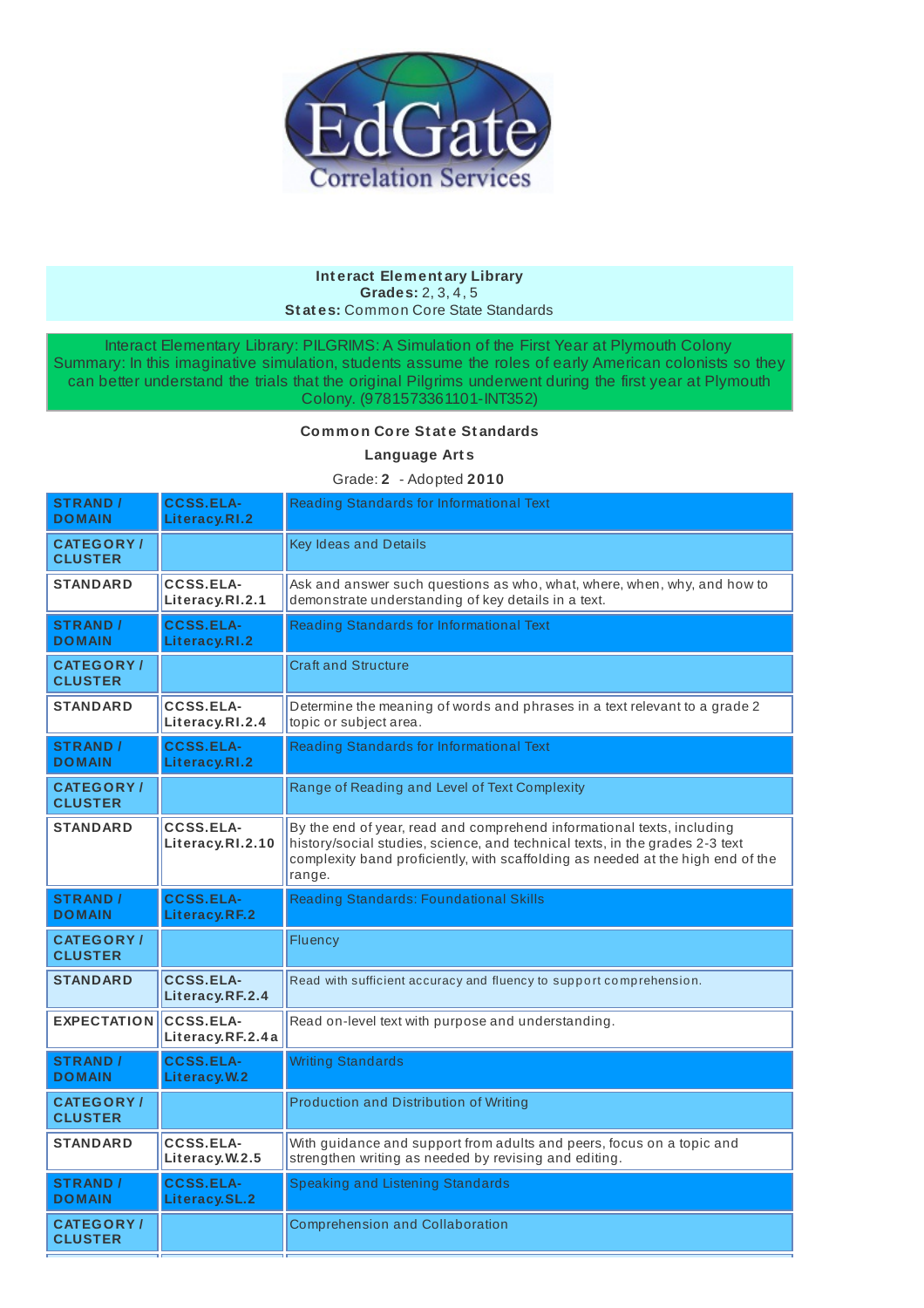| <b>STANDARD</b>              | <b>CCSS.ELA-</b><br>Literacy.SL.2.1 | Participate in collaborative conversations with diverse partners about grade 2<br>topics and texts with peers and adults in small and larger groups.                                            |
|------------------------------|-------------------------------------|-------------------------------------------------------------------------------------------------------------------------------------------------------------------------------------------------|
| <b>EXPECTATION CCSS.ELA-</b> | Literacy.SL.2.1a                    | Follow agreed-upon rules for discussions (e.g., gaining the floor in respectful<br>ways, listening to others with care, speaking one at a time about the topics and<br>texts under discussion). |
| <b>EXPECTATION CCSS.ELA-</b> | Literacy.SL.2.1b   of others.       | Build on others' talk in conversations by linking their comments to the remarks                                                                                                                 |
| <b>EXPECTATION CCSS.ELA-</b> |                                     | Ask for clarification and further explanation as needed about the topics and<br>Literacy.SL.2.1c ltexts under discussion.                                                                       |

# Grade: **3** - Adopted **2010**

| <b>STRAND /</b><br><b>DOMAIN</b>    | <b>CCSS.ELA-</b><br>Literacy.RI.3    | Reading Standards for Informational Text                                                                                                                                                                                         |
|-------------------------------------|--------------------------------------|----------------------------------------------------------------------------------------------------------------------------------------------------------------------------------------------------------------------------------|
| <b>CATEGORY</b> /<br><b>CLUSTER</b> |                                      | <b>Key Ideas and Details</b>                                                                                                                                                                                                     |
| <b>STANDARD</b>                     | <b>CCSS.ELA-</b><br>Literacy.RI.3.1  | Ask and answer questions to demonstrate understanding of a text, referring<br>explicitly to the text as the basis for the answers.                                                                                               |
| <b>STRAND</b> /<br><b>DOMAIN</b>    | <b>CCSS.ELA-</b><br>Literacy.RI.3    | Reading Standards for Informational Text                                                                                                                                                                                         |
| <b>CATEGORY/</b><br><b>CLUSTER</b>  |                                      | <b>Craft and Structure</b>                                                                                                                                                                                                       |
| <b>STANDARD</b>                     | <b>CCSS.ELA-</b><br>Literacy.RI.3.4  | Determine the meaning of general academic and domain-specific words and<br>phrases in a text relevant to a grade 3 topic or subject area.                                                                                        |
| <b>STRAND /</b><br><b>DOMAIN</b>    | <b>CCSS.ELA-</b><br>Literacy.RI.3    | Reading Standards for Informational Text                                                                                                                                                                                         |
| <b>CATEGORY/</b><br><b>CLUSTER</b>  |                                      | Range of Reading and Level of Text Complexity                                                                                                                                                                                    |
| <b>STANDARD</b>                     | <b>CCSS.ELA-</b><br>Literacy.RI.3.10 | By the end of the year, read and comprehend informational texts, including<br>history/social studies, science, and technical texts, at the high end of the<br>grades 2-3 text complexity band independently and proficiently.    |
| <b>STRAND /</b><br><b>DOMAIN</b>    | <b>CCSS.ELA-</b><br>Literacy.RF.3    | <b>Reading Standards: Foundational Skills</b>                                                                                                                                                                                    |
| <b>CATEGORY/</b><br><b>CLUSTER</b>  |                                      | Fluency                                                                                                                                                                                                                          |
| <b>STANDARD</b>                     | <b>CCSS.ELA-</b><br>Literacy.RF.3.4  | Read with sufficient accuracy and fluency to support comprehension.                                                                                                                                                              |
| <b>EXPECTATION</b>                  | <b>CCSS.ELA-</b>                     | Read on-level text with purpose and understanding.                                                                                                                                                                               |
|                                     | Literacy.RF.3.4a                     |                                                                                                                                                                                                                                  |
| <b>STRAND /</b><br><b>DOMAIN</b>    | <b>CCSS.ELA-</b><br>Literacy.W.3     | <b>Writing Standards</b>                                                                                                                                                                                                         |
| <b>CATEGORY/</b><br><b>CLUSTER</b>  |                                      | <b>Production and Distribution of Writing</b>                                                                                                                                                                                    |
| <b>STANDARD</b>                     | <b>CCSS.ELA-</b><br>Literacy.W.3.4   | With guidance and support from adults, produce writing in which the<br>development and organization are appropriate to task and purpose. (Grade-<br>specific expectations for writing types are defined in standards 1-3 above.) |
| <b>STANDARD</b>                     | <b>CCSS.ELA-</b><br>Literacy.W.3.5   | With guidance and support from peers and adults, develop and strengthen<br>writing as needed by planning, revising, and editing.                                                                                                 |
| <b>STRAND /</b><br><b>DOMAIN</b>    | <b>CCSS.ELA-</b><br>Literacy. W.3    | <b>Writing Standards</b>                                                                                                                                                                                                         |
| <b>CATEGORY/</b><br><b>CLUSTER</b>  |                                      | Research to Build and Present Knowledge                                                                                                                                                                                          |
| <b>STANDARD</b>                     | <b>CCSS.ELA-</b><br>Literacy.W.3.7   | Conduct short research projects that build knowledge about a topic.                                                                                                                                                              |
| <b>STANDARD</b>                     | <b>CCSS.ELA-</b><br>Literacy.W.3.8   | Recall information from experiences or gather information from print and digital<br>sources; take brief notes on sources and sort evidence into provided<br>categories.                                                          |
| <b>STRAND /</b><br><b>DOMAIN</b>    | <b>CCSS.ELA-</b><br>Literacy.W.3     | <b>Writing Standards</b>                                                                                                                                                                                                         |
| <b>CATEGORY/</b><br><b>CLUSTER</b>  |                                      | Range of Writing<br>Write routinely over extended time frames (time for research, reflection, and                                                                                                                                |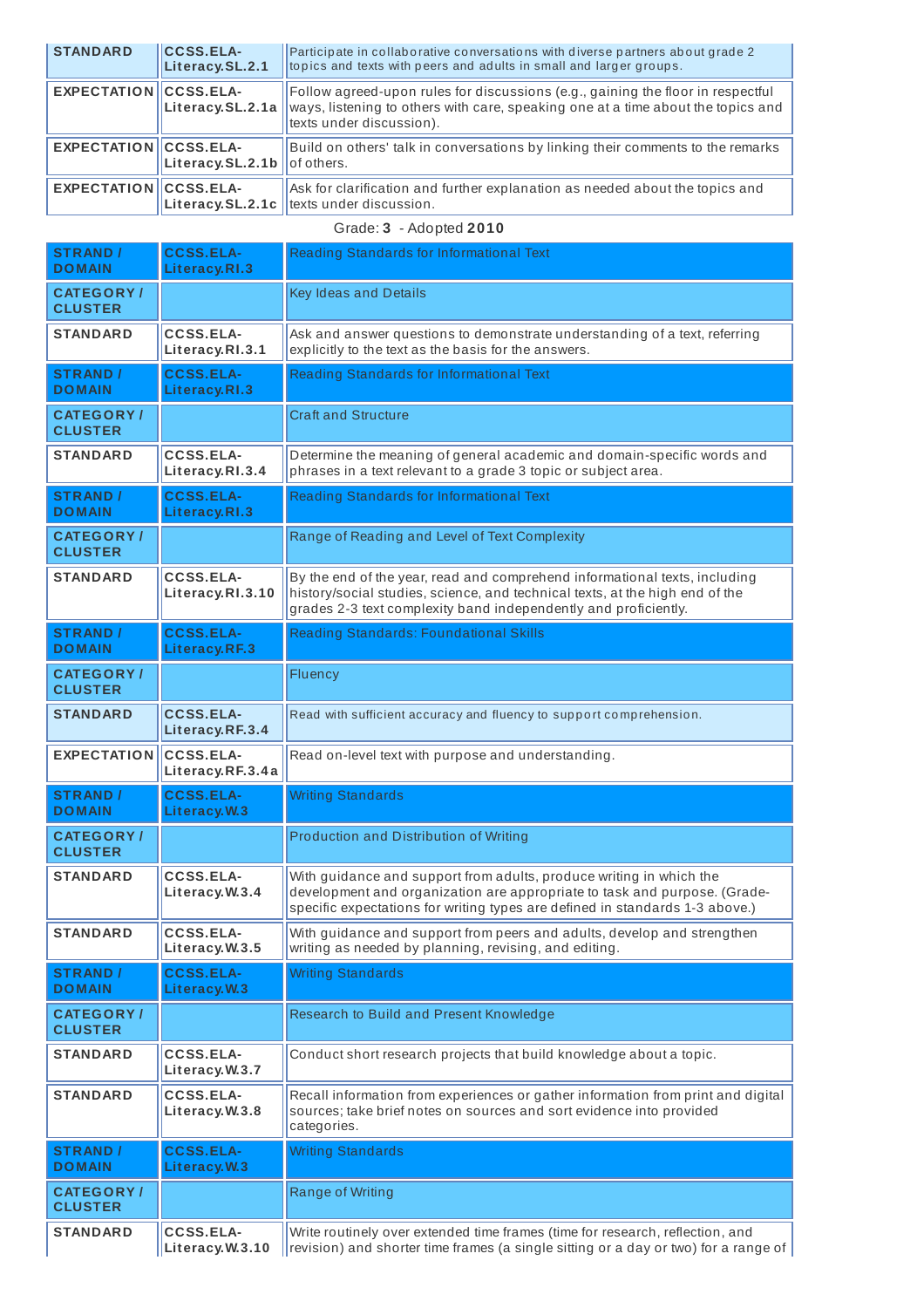|                                    |                                     | discipline-specific tasks, purposes, and audiences.                                                                                                                                                                                                     |
|------------------------------------|-------------------------------------|---------------------------------------------------------------------------------------------------------------------------------------------------------------------------------------------------------------------------------------------------------|
| <b>STRAND /</b><br><b>DOMAIN</b>   | <b>CCSS.ELA-</b><br>Literacy.SL.3   | Speaking and Listening Standards                                                                                                                                                                                                                        |
| <b>CATEGORY/</b><br><b>CLUSTER</b> |                                     | Comprehension and Collaboration                                                                                                                                                                                                                         |
| <b>STANDARD</b>                    | <b>CCSS.ELA-</b><br>Literacy.SL.3.1 | Engage effectively in a range of collaborative discussions (one-on-one, in groups,<br>and teacher-led) with diverse partners on grade 3 topics and texts, building on<br>others' ideas and expressing their own clearly.                                |
| <b>EXPECTATION CCSS.ELA-</b>       | Literacy.SL.3.1a                    | Come to discussions prepared, having read or studied required material;<br>explicitly draw on that preparation and other information known about the topic<br>to explore ideas under discussion.                                                        |
| <b>EXPECTATION CCSS.ELA-</b>       | Literacy.SL.3.1b                    | Follow agreed-upon rules for discussions (e.g., gaining the floor in respectful<br>ways, listening to others with care, speaking one at a time about the topics and<br>texts under discussion).                                                         |
| <b>EXPECTATION CCSS.ELA-</b>       | Literacy.SL.3.1c                    | Ask questions to check understanding of information presented, stay on topic,<br>and link their comments to the remarks of others.                                                                                                                      |
| <b>EXPECTATION CCSS.ELA-</b>       | Literacy.SL.3.1d                    | Explain their own ideas and understanding in light of the discussion.                                                                                                                                                                                   |
| <b>STRAND /</b><br><b>DOMAIN</b>   | <b>CCSS.ELA-</b><br>Literacy.L.3    | Language Standards                                                                                                                                                                                                                                      |
| <b>CATEGORY/</b><br><b>CLUSTER</b> |                                     | <b>Vocabulary Acquisition and Use</b>                                                                                                                                                                                                                   |
| <b>STANDARD</b>                    | CCSS.ELA-<br>Literacy.L.3.6         | Acquire and use accurately grade-appropriate conversational, general<br>academic, and domain-specific words and phrases, including those that signal<br>spatial and temporal relationships (e.g., After dinner that night we went looking<br>for them). |

| $O(400.7 - A00)$ icu <b>zvio</b>   |                                      |                                                                                                                                                                                                                                                     |
|------------------------------------|--------------------------------------|-----------------------------------------------------------------------------------------------------------------------------------------------------------------------------------------------------------------------------------------------------|
| <b>STRAND /</b><br><b>DOMAIN</b>   | <b>CCSS.ELA-</b><br>Literacy.RI.4    | Reading Standards for Informational Text                                                                                                                                                                                                            |
| <b>CATEGORY/</b><br><b>CLUSTER</b> |                                      | <b>Craft and Structure</b>                                                                                                                                                                                                                          |
| <b>STANDARD</b>                    | <b>CCSS.ELA-</b><br>Literacy.RI.4.4  | Determine the meaning of general academic and domain-specific words or<br>phrases in a text relevant to a grade 4 topic or subject area.                                                                                                            |
| <b>STRAND /</b><br><b>DOMAIN</b>   | <b>CCSS.ELA-</b><br>Literacy.RI.4    | Reading Standards for Informational Text                                                                                                                                                                                                            |
| <b>CATEGORY/</b><br><b>CLUSTER</b> |                                      | Integration of Knowledge and Ideas                                                                                                                                                                                                                  |
| <b>STANDARD</b>                    | <b>CCSS.ELA-</b><br>Literacy.RI.4.8  | Explain how an author uses reasons and evidence to support particular points<br>in a text.                                                                                                                                                          |
| <b>STRAND /</b><br><b>DOMAIN</b>   | <b>CCSS.ELA-</b><br>Literacy.RI.4    | Reading Standards for Informational Text                                                                                                                                                                                                            |
| <b>CATEGORY/</b><br><b>CLUSTER</b> |                                      | Range of Reading and Level of Text Complexity                                                                                                                                                                                                       |
| <b>STANDARD</b>                    | <b>CCSS.ELA-</b><br>Literacy.RI.4.10 | By the end of year, read and comprehend informational texts, including<br>history/social studies, science, and technical texts, in the grades 4-5 text<br>complexity band proficiently, with scaffolding as needed at the high end of the<br>range. |
| <b>STRAND /</b><br><b>DOMAIN</b>   | <b>CCSS.ELA-</b><br>Literacy.RF.4    | Reading Standards: Foundational Skills                                                                                                                                                                                                              |
| <b>CATEGORY/</b><br><b>CLUSTER</b> |                                      | Fluency                                                                                                                                                                                                                                             |
| <b>STANDARD</b>                    | <b>CCSS.ELA-</b><br>Literacy.RF.4.4  | Read with sufficient accuracy and fluency to support comprehension.                                                                                                                                                                                 |
| <b>EXPECTATION</b>                 | <b>CCSS.ELA-</b><br>Literacy.RF.4.4a | Read on-level text with purpose and understanding.                                                                                                                                                                                                  |
| <b>STRAND /</b><br><b>DOMAIN</b>   | <b>CCSS.ELA-</b><br>Literacy.W.4     | <b>Writing Standards</b>                                                                                                                                                                                                                            |
| <b>CATEGORY/</b><br><b>CLUSTER</b> |                                      | <b>Production and Distribution of Writing</b>                                                                                                                                                                                                       |
| <b>STANDARD</b>                    | CCSS.ELA-<br>Literacy.W.4.4          | Produce clear and coherent writing in which the development and organization<br>are appropriate to task, purpose, and audience. (Grade-specific expectations<br>for writing types are defined in standards 1-3 above.)                              |

### Grade: **4** - Adopted **2010**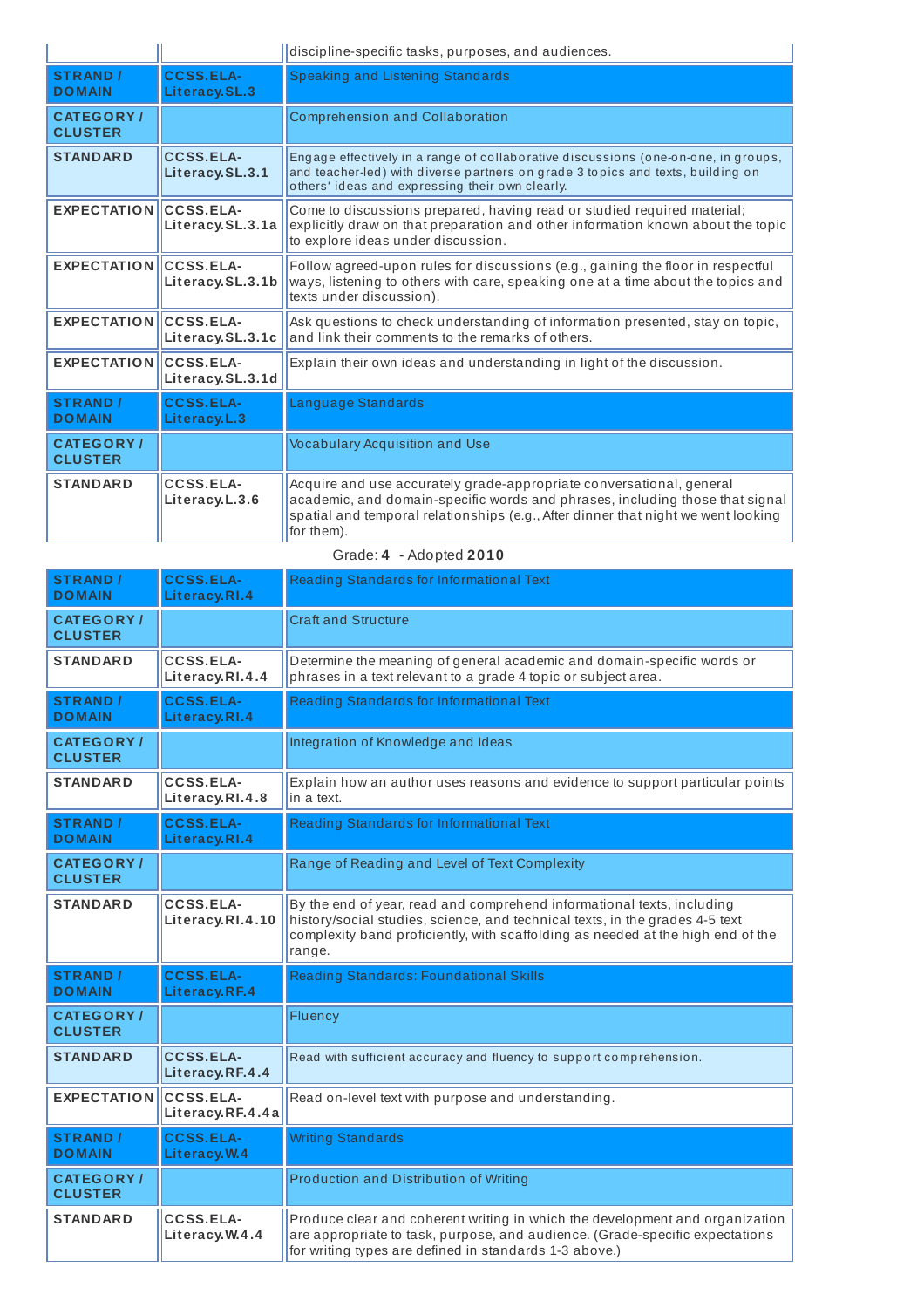| <b>STANDARD</b>                     | <b>CCSS.ELA-</b><br>Literacy.W.4.5   | With guidance and support from peers and adults, develop and strengthen<br>writing as needed by planning, revising, and editing.                                                                                                              |
|-------------------------------------|--------------------------------------|-----------------------------------------------------------------------------------------------------------------------------------------------------------------------------------------------------------------------------------------------|
| <b>STRAND /</b><br><b>DOMAIN</b>    | <b>CCSS.ELA-</b><br>Literacy. W.4    | <b>Writing Standards</b>                                                                                                                                                                                                                      |
| <b>CATEGORY/</b><br><b>CLUSTER</b>  |                                      | Research to Build and Present Knowledge                                                                                                                                                                                                       |
| <b>STANDARD</b>                     | <b>CCSS.ELA-</b><br>Literacy.W.4.7   | Conduct short research projects that build knowledge through investigation of<br>different aspects of a topic.                                                                                                                                |
| <b>STANDARD</b>                     | <b>CCSS.ELA-</b><br>Literacy.W.4.8   | Recall relevant information from experiences or gather relevant information from<br>print and digital sources; take notes and categorize information, and provide a<br>list of sources.                                                       |
| <b>STRAND /</b><br><b>DOMAIN</b>    | <b>CCSS.ELA-</b><br>Literacy.W.4     | <b>Writing Standards</b>                                                                                                                                                                                                                      |
| <b>CATEGORY/</b><br><b>CLUSTER</b>  |                                      | Research to Build and Present Knowledge                                                                                                                                                                                                       |
| <b>STANDARD</b>                     | <b>CCSS.ELA-</b><br>Literacy.W.4.9   | Draw evidence from literary or informational texts to support analysis, reflection,<br>and research.                                                                                                                                          |
| <b>EXPECTATION</b>                  | <b>CCSS.ELA-</b><br>Literacy.W.4.9b  | Apply grade 4 reading standards to informational texts (e.g., "Explain how an<br>author uses reasons and evidence to support particular points in a text").                                                                                   |
| <b>STRAND /</b><br><b>DOMAIN</b>    | <b>CCSS.ELA-</b><br>Literacy. W.4    | <b>Writing Standards</b>                                                                                                                                                                                                                      |
| <b>CATEGORY/</b><br><b>CLUSTER</b>  |                                      | Range of Writing                                                                                                                                                                                                                              |
| <b>STANDARD</b>                     | <b>CCSS.ELA-</b><br>Literacy.W.4.10  | Write routinely over extended time frames (time for research, reflection, and<br>revision) and shorter time frames (a single sitting or a day or two) for a range of<br>discipline-specific tasks, purposes, and audiences.                   |
| <b>STRAND /</b><br><b>DOMAIN</b>    | <b>CCSS.ELA-</b><br>Literacy.SL.4    | Speaking and Listening Standards                                                                                                                                                                                                              |
| <b>CATEGORY/</b><br><b>CLUSTER</b>  |                                      | Comprehension and Collaboration                                                                                                                                                                                                               |
| <b>STANDARD</b>                     | <b>CCSS.ELA-</b><br>Literacy.SL.4.1  | Engage effectively in a range of collaborative discussions (one-on-one, in groups,<br>and teacher-led) with diverse partners on grade 4 topics and texts, building on<br>others' ideas and expressing their own clearly.                      |
| <b>EXPECTATION</b>                  | <b>CCSS.ELA-</b><br>Literacy.SL.4.1a | Come to discussions prepared, having read or studied required material;<br>explicitly draw on that preparation and other information known about the topic<br>to explore ideas under discussion.                                              |
| <b>EXPECTATION</b>                  | <b>CCSS.ELA-</b><br>Literacy.SL.4.1b | Follow agreed-upon rules for discussions and carry out assigned roles.                                                                                                                                                                        |
| <b>EXPECTATION</b>                  | <b>CCSS.ELA-</b><br>Literacy.SL.4.1c | Pose and respond to specific questions to clarify or follow up on information,<br>and make comments that contribute to the discussion and link to the remarks of<br>others.                                                                   |
| <b>STRAND /</b><br><b>DOMAIN</b>    | <b>CCSS.ELA-</b><br>Literacy.SL.4    | <b>Speaking and Listening Standards</b>                                                                                                                                                                                                       |
| <b>CATEGORY/</b><br><b>CLUSTER</b>  |                                      | Presentation of Knowledge and Ideas                                                                                                                                                                                                           |
| <b>STANDARD</b>                     | <b>CCSS.ELA-</b><br>Literacy.SL.4.6  | Differentiate between contexts that call for formal English (e.g., presenting<br>ideas) and situations where informal discourse is appropriate (e.g., small-<br>group discussion); use formal English when appropriate to task and situation. |
| <b>STRAND /</b><br><b>DOMAIN</b>    | <b>CCSS.ELA-</b><br>Literacy.L.4     | Language Standards                                                                                                                                                                                                                            |
| <b>CATEGORY</b> /<br><b>CLUSTER</b> |                                      | Knowledge of Language                                                                                                                                                                                                                         |
| <b>STANDARD</b>                     | <b>CCSS.ELA-</b><br>Literacy.L.4.3   | Use knowledge of language and its conventions when writing, speaking, reading, or<br>listening.                                                                                                                                               |
| <b>EXPECTATION</b>                  | <b>CCSS.ELA-</b><br>Literacy.L.4.3c  | Differentiate between contexts that call for formal English (e.g., presenting<br>ideas) and situations where informal discourse is appropriate (e.g., small-<br>group discussion).                                                            |
| <b>STRAND /</b><br><b>DOMAIN</b>    | <b>CCSS.ELA-</b><br>Literacy.L.4     | Language Standards                                                                                                                                                                                                                            |
| <b>CATEGORY/</b><br><b>CLUSTER</b>  |                                      | <b>Vocabulary Acquisition and Use</b>                                                                                                                                                                                                         |
| <b>STANDARD</b>                     | CCSS.ELA-                            | Acquire and use accurately grade-appropriate general academic and domain-                                                                                                                                                                     |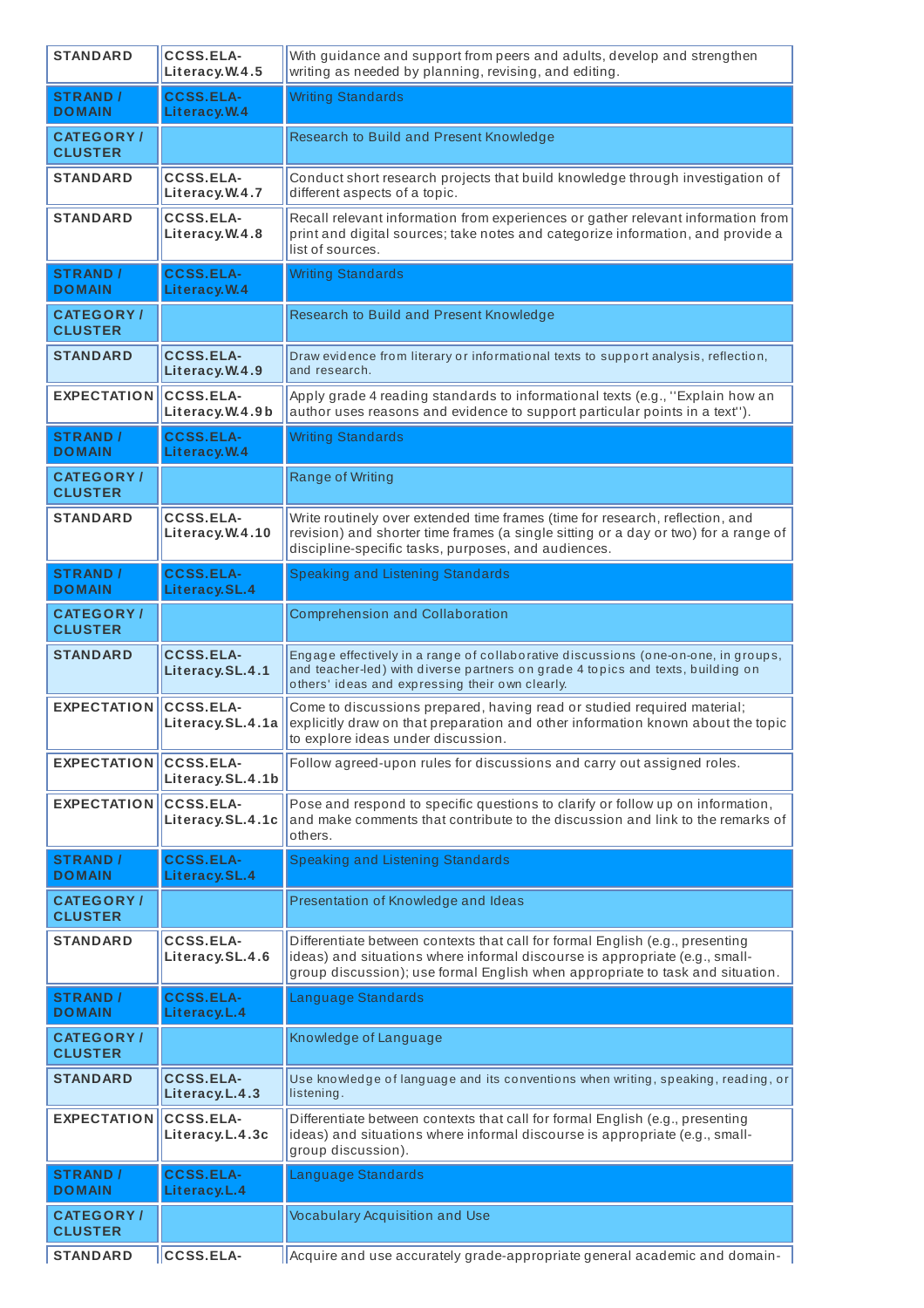|                           | $\parallel$ Literacy.L.4.6 | specific words and phrases, including those that signal precise actions,<br>  emotions, or states of being (e.g., quizzed, whined, stammered) and that are<br>$\parallel$ basic to a particular topic (e.g., wildlife, conservation, and endangered when<br>$\parallel$ discussing animal preservation). |
|---------------------------|----------------------------|----------------------------------------------------------------------------------------------------------------------------------------------------------------------------------------------------------------------------------------------------------------------------------------------------------|
| $Grada: 5 - Andntad 2010$ |                            |                                                                                                                                                                                                                                                                                                          |

|                                    |                                      | Graue. 5 - Auopieu Zulu                                                                                                                                                                                                       |
|------------------------------------|--------------------------------------|-------------------------------------------------------------------------------------------------------------------------------------------------------------------------------------------------------------------------------|
| <b>STRAND /</b><br><b>DOMAIN</b>   | <b>CCSS.ELA-</b><br>Literacy.RI.5    | Reading Standards for Informational Text                                                                                                                                                                                      |
| <b>CATEGORY/</b><br><b>CLUSTER</b> |                                      | <b>Craft and Structure</b>                                                                                                                                                                                                    |
| <b>STANDARD</b>                    | <b>CCSS.ELA-</b><br>Literacy.RI.5.4  | Determine the meaning of general academic and domain-specific words and<br>phrases in a text relevant to a grade 5 topic or subject area.                                                                                     |
| <b>STRAND /</b><br><b>DOMAIN</b>   | <b>CCSS.ELA-</b><br>Literacy.RI.5    | Reading Standards for Informational Text                                                                                                                                                                                      |
| <b>CATEGORY/</b><br><b>CLUSTER</b> |                                      | Integration of Knowledge and Ideas                                                                                                                                                                                            |
| <b>STANDARD</b>                    | <b>CCSS.ELA-</b><br>Literacy.RI.5.7  | Draw on information from multiple print or digital sources, demonstrating the<br>ability to locate an answer to a question quickly or to solve a problem efficiently.                                                         |
| <b>STANDARD</b>                    | <b>CCSS.ELA-</b><br>Literacy.RI.5.8  | Explain how an author uses reasons and evidence to support particular points<br>in a text, identifying which reasons and evidence support which point(s).                                                                     |
| <b>STANDARD</b>                    | <b>CCSS.ELA-</b><br>Literacy.RI.5.9  | Integrate information from several texts on the same topic in order to write or<br>speak about the subject knowledgeably.                                                                                                     |
| <b>STRAND /</b><br><b>DOMAIN</b>   | <b>CCSS.ELA-</b><br>Literacy.RI.5    | Reading Standards for Informational Text                                                                                                                                                                                      |
| <b>CATEGORY/</b><br><b>CLUSTER</b> |                                      | Range of Reading and Level of Text Complexity                                                                                                                                                                                 |
| <b>STANDARD</b>                    | <b>CCSS.ELA-</b><br>Literacy.RI.5.10 | By the end of the year, read and comprehend informational texts, including<br>history/social studies, science, and technical texts, at the high end of the<br>grades 4-5 text complexity band independently and proficiently. |
| <b>STRAND /</b><br><b>DOMAIN</b>   | <b>CCSS.ELA-</b><br>Literacy.RF.5    | Reading Standards: Foundational Skills                                                                                                                                                                                        |
| <b>CATEGORY/</b><br><b>CLUSTER</b> |                                      | Fluency                                                                                                                                                                                                                       |
| <b>STANDARD</b>                    | <b>CCSS.ELA-</b><br>Literacy.RF.5.4  | Read with sufficient accuracy and fluency to support comprehension.                                                                                                                                                           |
| <b>EXPECTATION</b>                 | <b>CCSS.ELA-</b><br>Literacy.RF.5.4a | Read on-level text with purpose and understanding.                                                                                                                                                                            |
| <b>STRAND /</b><br><b>DOMAIN</b>   | <b>CCSS.ELA-</b><br>Literacy.W.5     | <b>Writing Standards</b>                                                                                                                                                                                                      |
| <b>CATEGORY/</b><br><b>CLUSTER</b> |                                      | Production and Distribution of Writing                                                                                                                                                                                        |
| <b>STANDARD</b>                    | <b>CCSS.ELA-</b><br>Literacy.W.5.4   | Produce clear and coherent writing in which the development and organization<br>are appropriate to task, purpose, and audience. (Grade-specific expectations<br>for writing types are defined in standards 1-3 above.)        |
| <b>STANDARD</b>                    | <b>CCSS.ELA-</b><br>Literacy.W.5.5   | With guidance and support from peers and adults, develop and strengthen<br>writing as needed by planning, revising, editing, rewriting, or trying a new<br>approach.                                                          |
| <b>STRAND /</b><br><b>DOMAIN</b>   | <b>CCSS.ELA-</b><br>Literacy.W.5     | <b>Writing Standards</b>                                                                                                                                                                                                      |
| <b>CATEGORY/</b><br><b>CLUSTER</b> |                                      | Research to Build and Present Knowledge                                                                                                                                                                                       |
| <b>STANDARD</b>                    | <b>CCSS.ELA-</b><br>Literacy.W.5.7   | Conduct short research projects that use several sources to build knowledge<br>through investigation of different aspects of a topic.                                                                                         |
| <b>STANDARD</b>                    | <b>CCSS.ELA-</b><br>Literacy.W.5.8   | Recall relevant information from experiences or gather relevant information from<br>print and digital sources; summarize or paraphrase information in notes and<br>finished work, and provide a list of sources.              |
| <b>STRAND /</b><br><b>DOMAIN</b>   | <b>CCSS.ELA-</b><br>Literacy.W.5     | <b>Writing Standards</b>                                                                                                                                                                                                      |
| <b>CATEGORY/</b><br><b>CLUSTER</b> |                                      | Research to Build and Present Knowledge                                                                                                                                                                                       |
| <b>STANDARD</b>                    | <b>CCSS.ELA-</b><br>Literacy.W.5.9   | Draw evidence from literary or informational texts to support analysis, reflection,<br>and research.                                                                                                                          |